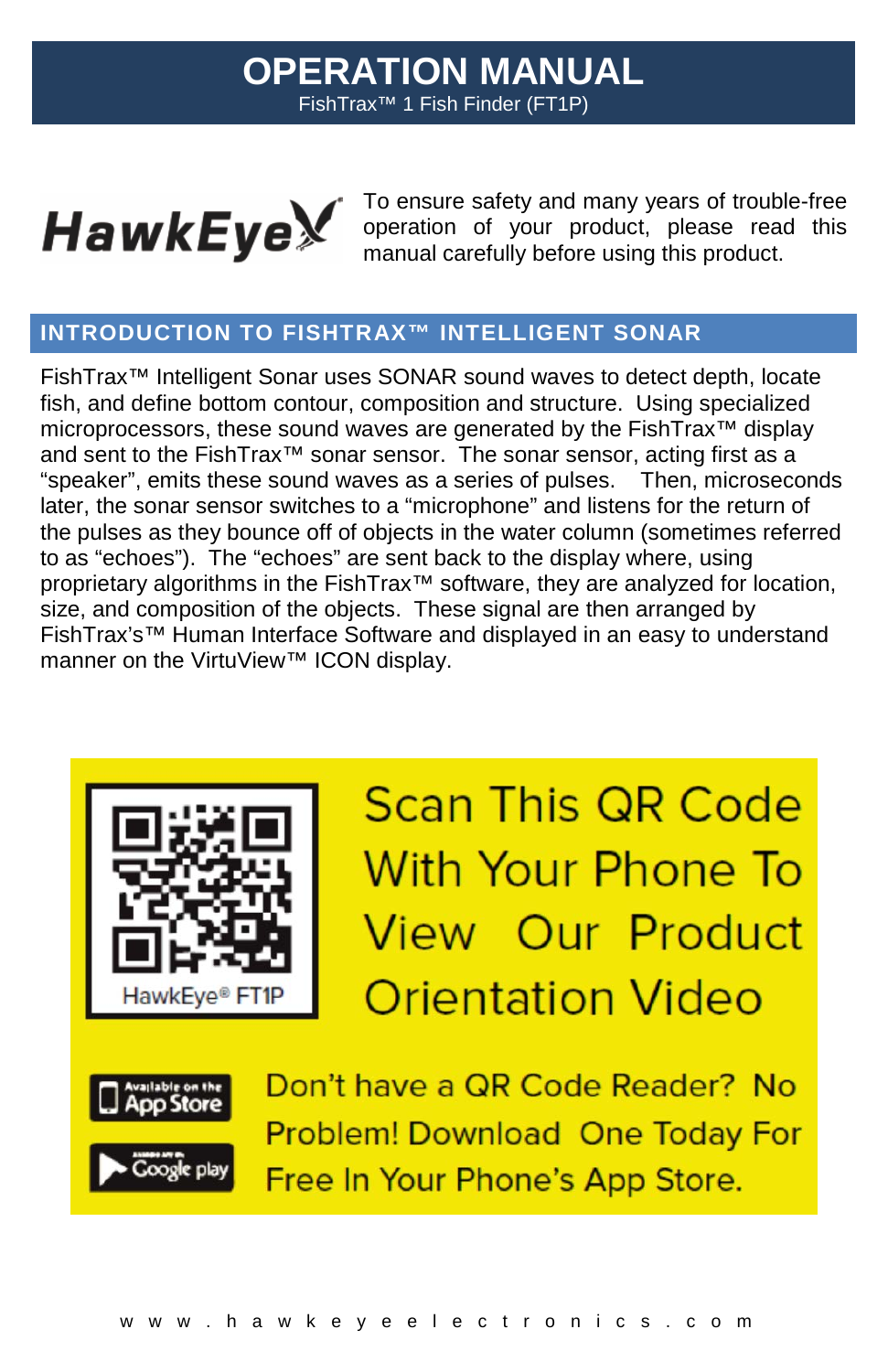## **SAFETY INFORMATION**

- Periodically wipe the face with a dry cloth. Do not use abrasives or solvents on this device.
- Only qualified personnel should perform repairs or servicing not covered in this manual.
- The LCD used in the product is made of glass. Therefore, it can break when the product is dropped or impacted.
- Keep this product away from heat sources such as radiators, heaters, stoves and other heat generating sources. Do not store in extreme temperatures above 150° F (65° C).
- Shade the LCD during storage. Do not expose LCD to direct sunlight for extended periods of time.

## **NOTES, NOTICES, AND CAUTIONS**

- **WARNING:** Indicates a potential for property damage, personal injury or  $\mathbf{A}$ death.
- Ø **IMPORTANT:** Indicates potential damage to the device and tells you how to avoid it.
- $\bigoplus$ **NOTICE:** Indicates important information that helps you make better use of the device and tells you how to correct a performance problem.
- I**NFORMATION**: Indicates resources to obtain the proper information to help C, you make the most of your device.

#### **INFORMATION:**



Read this manual completely before attempting to use or install your device. Visit our Customer Service Center on our website for advanced troubleshooting and technical support.

### **WARNING:**



This fish finder should not be used as a navigational aid to prevent grounding, boat damage, or personal injury. Always operate the boat at slow speeds in unfamiliar water, or if you suspect shallow water or submerged objects.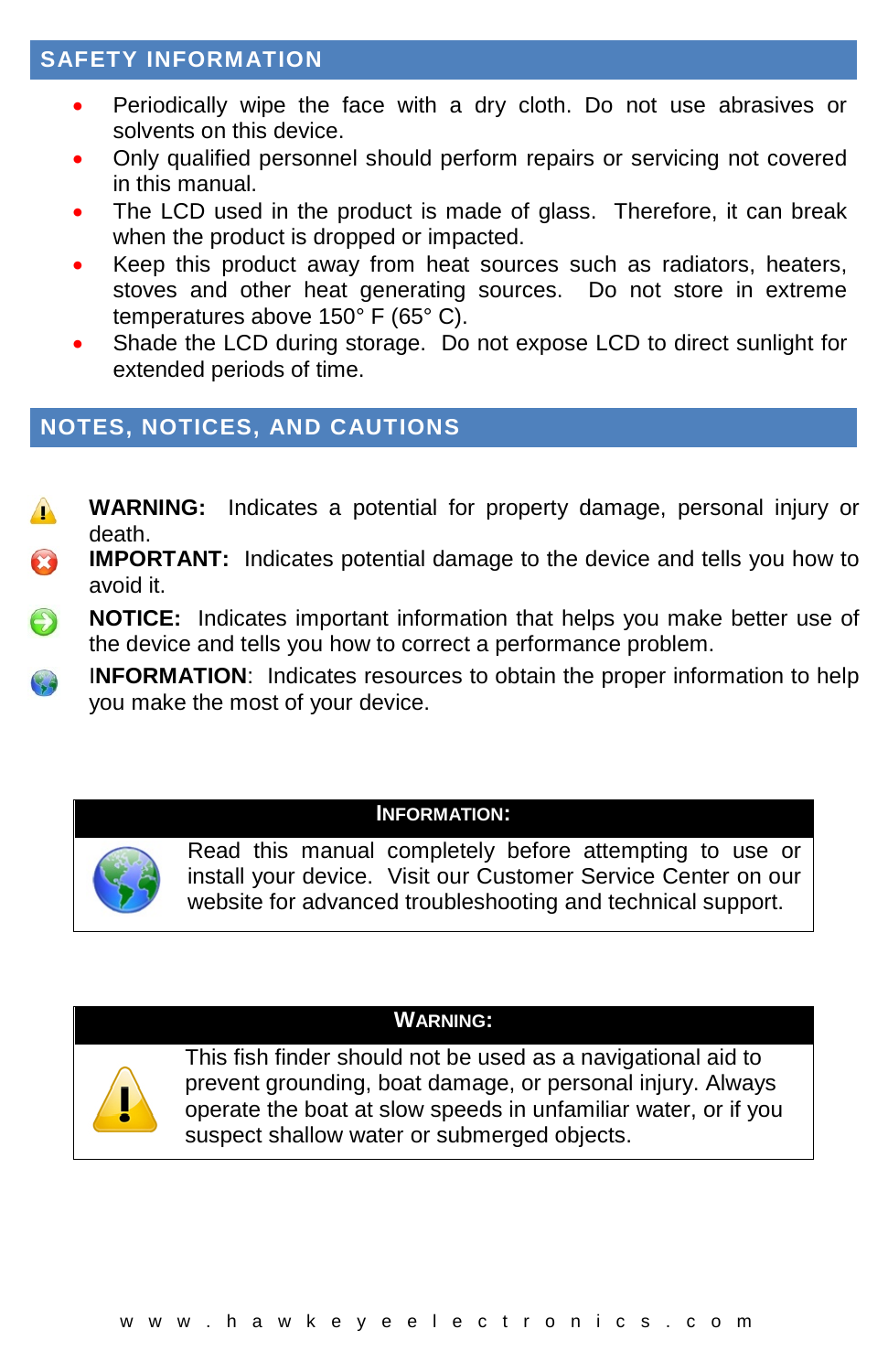

If you have questions about this device please visit our Customer Service Center on our website or *call us toll free at 888-766-7276.*

**Warranty Details • Warranty Registration Troubleshooting • Product Knowledgebase Product Specifications • Parts & Accessories www.hawkeyeelectronics.com**

## **PARTS SUPPLIED IN PACKAGING**

**The following parts should be included with the display:**

- Fish Finder Display
- Sonar Sensor *(Transducer)* with Integrated Harness and Strap
- Sonar Sensor Float with Rubber Stopper

If any items are missing or damaged, please contact our customer service department.

## **FISHING PLATFORM CONFIGURATION**

### **NOTICE:**

The HawkEye® FishTrax™ 1's built-in expandability allows addition of accessories to adapt the fish finder to any fishing platform. Visit our website to see a complete listing of FishTrax<sup>™</sup> accessories.

Boat, Kayak, Canoe, Float Tube, Bank, Dock, Ice, etc. You choose the platform, then visit our website at [www.hawkeyeelectronics.com](http://www.hawkeyeelectronics.com/) and select the accessories to adapt your HawkEye® FishTrax™ Fish Finder to your fishing needs.

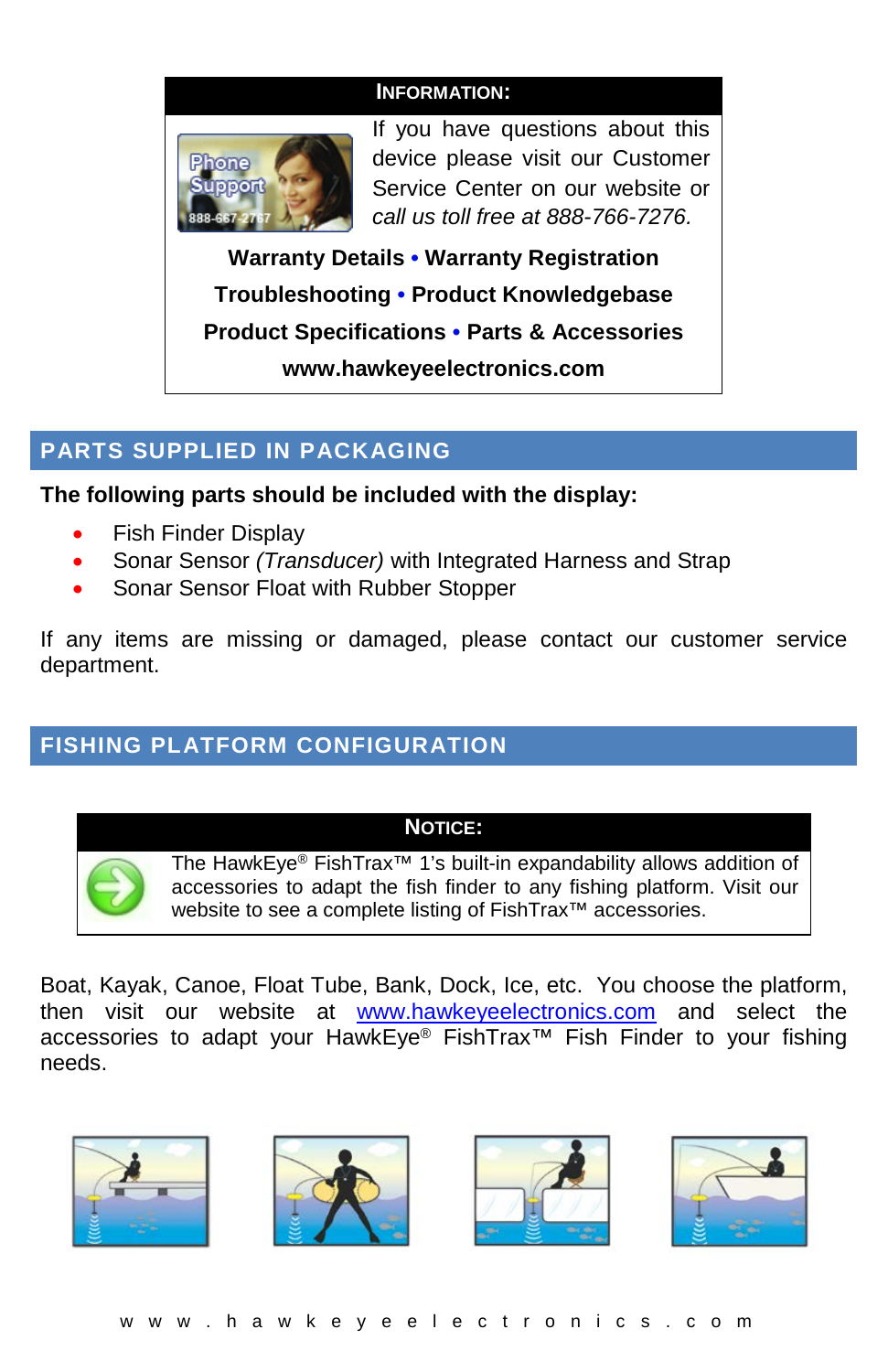#### **IMPORTANT:**



If you are going to be using the Fish Finder in Temperatures Below 20º F (-7 ºC) you must use Lithium 'AAA' Batteries. Cold temperatures significantly reduce the power output of Alkaline batteries, which will inhibit the performance of the Fish Finder.

## **IMPORTANT:**



To ensure your FISHTRAX™ 1 remains water tight, coat the battery cover seal with petroleum jelly (Vaseline) or silicon grease (available at any dive shop) each time you replace the batteries.

### **WARNING:**



Never mix different brands of batteries. Never mix new and used batteries (alkaline, lithium, argon zinc, & rechargeable). Never use damaged batteries. REMOVE BATTERIES DURING STORAGE. REMOVE DEAD BATTERIES IMMEDIATELY.

### **Installing the Batteries:**

- 1. Using a flat head screw driver, turn the screws on the battery cover counter clockwise to loosen.
- 2. Lift the battery door off the display housing.
- 3. Install 4 "AAA" batteries. Be certain to align the batteries as per the diagram within the battery compartment.
- 4. Reinstall the battery cover completely by reversing Step 1.

### **Connecting the Sonar Sensor Cable:**

- 1. Align the pins on the sonar sensor cable plug with the plug on the display.
- 2. Firmlly press the two plugs together until the red o-ring on the display connector is squashed between the plugs.
- 3. Tighten the locking nut on the display plug until it is snug by turning it clockwise. Finger tighten only, do not use tools.



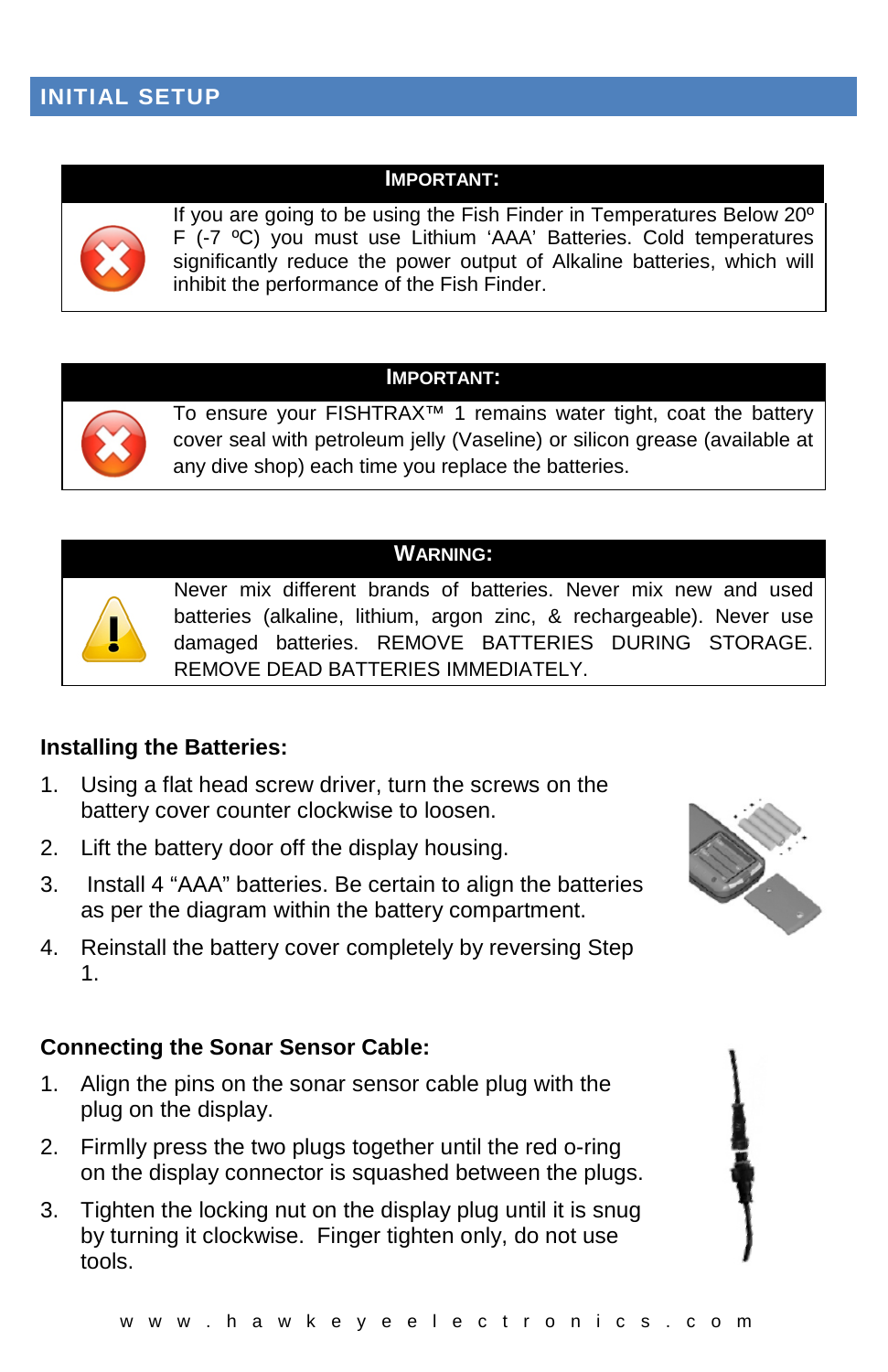## **GETTING TO KNOW YOUR HAWKEYE® FISH FINDER**

#### UNDERSTANDING THE VIRTUVIEW™ ICON DISPLAY



- 1. Depth Readout
- 2. Simulator Indicator
- 3. Sensitivity Indicator
- 4. Fish Alarm ON/OFF
- 5. Backlight ON/OFF
- 6. Battery Strength Indicator
- 7. Weed Indicator
- 8. Water Temperature
- 9. Fish Icon
- 10. Fish Depth
- 11. Rock Indicator

#### UNDERSTANDING THE BUTTONS



- **V | ESC**: Exit Out of Setup
- : Power ON or Off, Simulator Mode
- : Feature Adjustment
- : Feature Adjustment
- **MENU**: Access Feature Setup

#### TURNING THE FISH FINDER ON/OFF

- 1. To turn the fish finder ON, press and release the  $\bullet$  button.
- 2. To turn the fish finder OFF, Press and Hold the  $\bullet$  button for 3 seconds.

#### PLACING THE FISH FINDER IN SIMULATION MODE

- 1. To enter the Simulation Mode, while the fish finder is off, hold the  $\bullet$  button for 3 seconds until the fish finder beeps, release the button.
- 2. The fish finder is now in Simulation Mode and the Simulator icon ( $\blacksquare$ ) will now be illuminated.
- 3. The fish finder must be turned OFF and back ON again to access normal operation mode.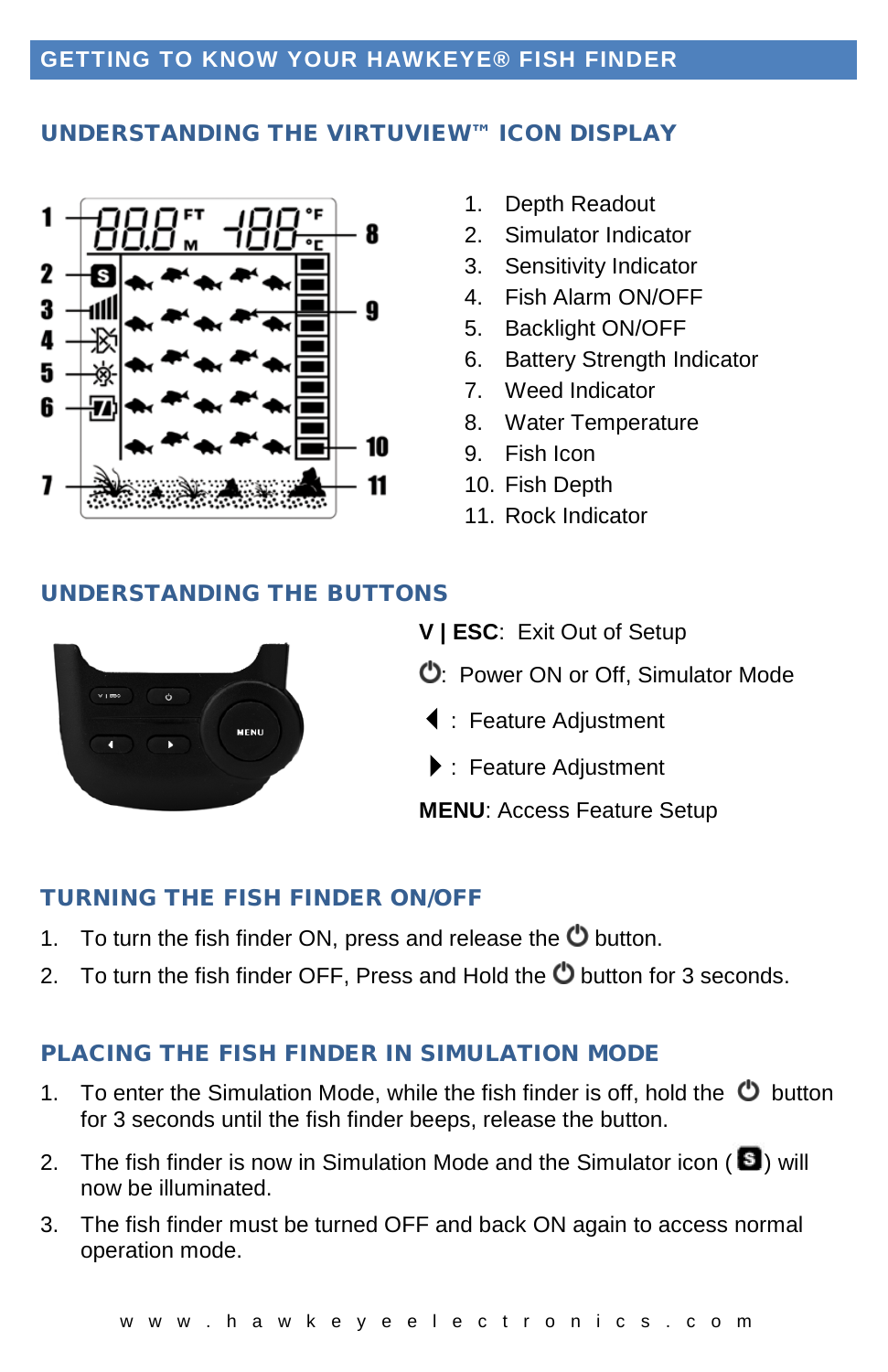### **NOTICE:**



The fish finder has an automatic "power-off" feature to prevent battery drain if you accidentally leave the Fish Finder on. When the depth display reads "---" continuously for 5 minutes, the display will shut off automatically.

## ACCESSING AND ADJUSTING THE FEATURES

To simpify the operation of the FishTrax™ 1 many of the complex features such as gain (power), interference (noise rejection), and depth range are adjusted automatically. However there are 4 features that can be manually adjusted.

- Sensitivity
- Audible Fish Alarm
- Display Backlight
- Fish Finders of Measure

## SENSITIVITY

There are 5 user selectable sensitivity settings to choose from.

- Sensitivity 5 (Highest) dll
- ııl Sensitivity 4
- Sensitivity 3 11
- Sensitivity 2 11
- 1 Sensitivity 1 (Lowest)

### **INFORMATION:**



Which setting is the right setting? It greatly depends on the clarity and/or depth of the water. Very clear water allows for a moderate sensitivity setting. Conversely, dirty water requires a higher sensitivity setting to target detail but will increase the

irritating false readings. Targeting deep water fish generally requires greater sensitivity, especially in stained or dirty water. Salt and brackish water also require a comparatively higher sensitivity setting. While this analysis may seem confusing, the concept is simple. As the Fish Finder's sensitivity is elevated, a broader view and smaller details show on the screen. But, with a broader and stronger view comes more clutter and debris. The clearer the water, the less sensitivity needed to get accurate details and vice-versa.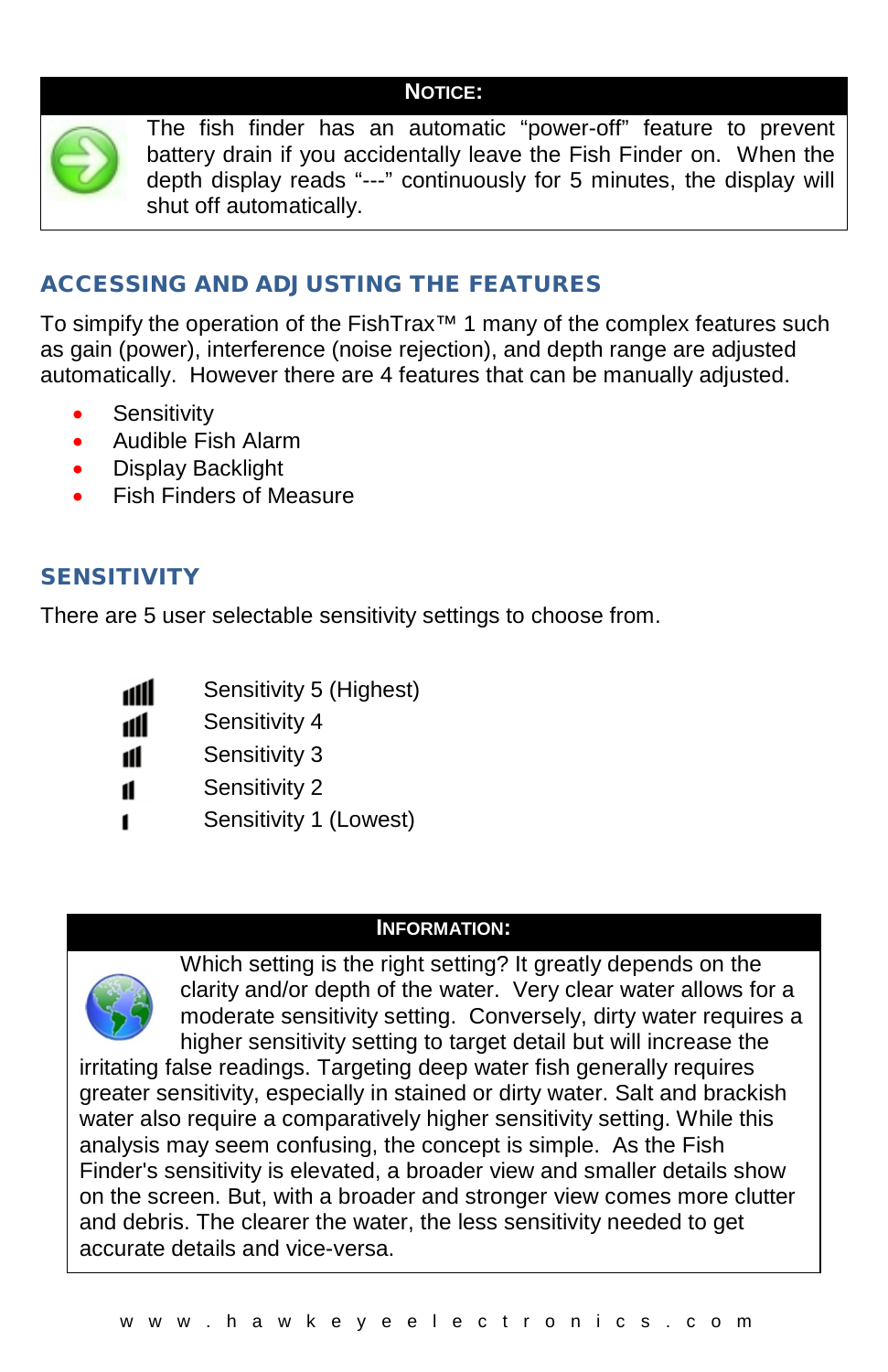To Turn the Sensitivity UP or Down:

- 1. Press and release the **MENU** button.
- 2. The Sensitivity Indicator (all) will blink.
- 3. To increase the sensivity press the  $\blacktriangleright$  button.
- 4. To decrease the sensitivty press the  $\blacklozenge$  button.
- 5. Press **V|ESC** to exit the setup menu.

## AUDIBLE NOTIFICATION OF THE PRESENCE OF FISH

You can set the FishTrax™ 1 to sound an audible alarm when a group of fish are detected. It will NOT sound if just one fish is detected.

To Turn the Fish Alarm ON or OFF:

- 1. Press and release the **MENU** button 2 times.
- 2. The display will flash the Fish Alarm Icon ( $\triangleright$  or  $\mathbb{X}$ ).
- 3. Press either the  $\blacklozenge$  or  $\blacktriangleright$  buttons to toggle the Alarm ON or OFF

 $\mathbb{P}$  = Fish Alarm is ON

 $\aleph =$  Fish Alarm is OFF

4. Press the ESC button to exit the setup menu.

### **INFORMATION:**

Leave the alarm on if you are using a crank bait so that you do not have to steadily watch for fish on the screen. If you hear the alarm, gently toss your bait at least 20 feet beyond the sonar sensor, allow the bait to drop to the depth of the fish alarm, and retrieve as recommended for the targeted species.

## DISPLAY BACKLIGHT

Turning the backlight feature ON will keep the screen illuminated all the time. This feature will greatly reduce the battery life of the Fish Finder, so it should only be used during low light conditions.

To Adjust Backlight Setting:

- 1. Press and release the MENU button 2 times.
- 2. The display will flash the Fish Alarm Icon ( $\triangleright$  or  $\mathbb{X}$ ).
- 3. Press either the  $\blacklozenge$  or  $\blacktriangleright$  buttons to toggle the Alarm ON or OFF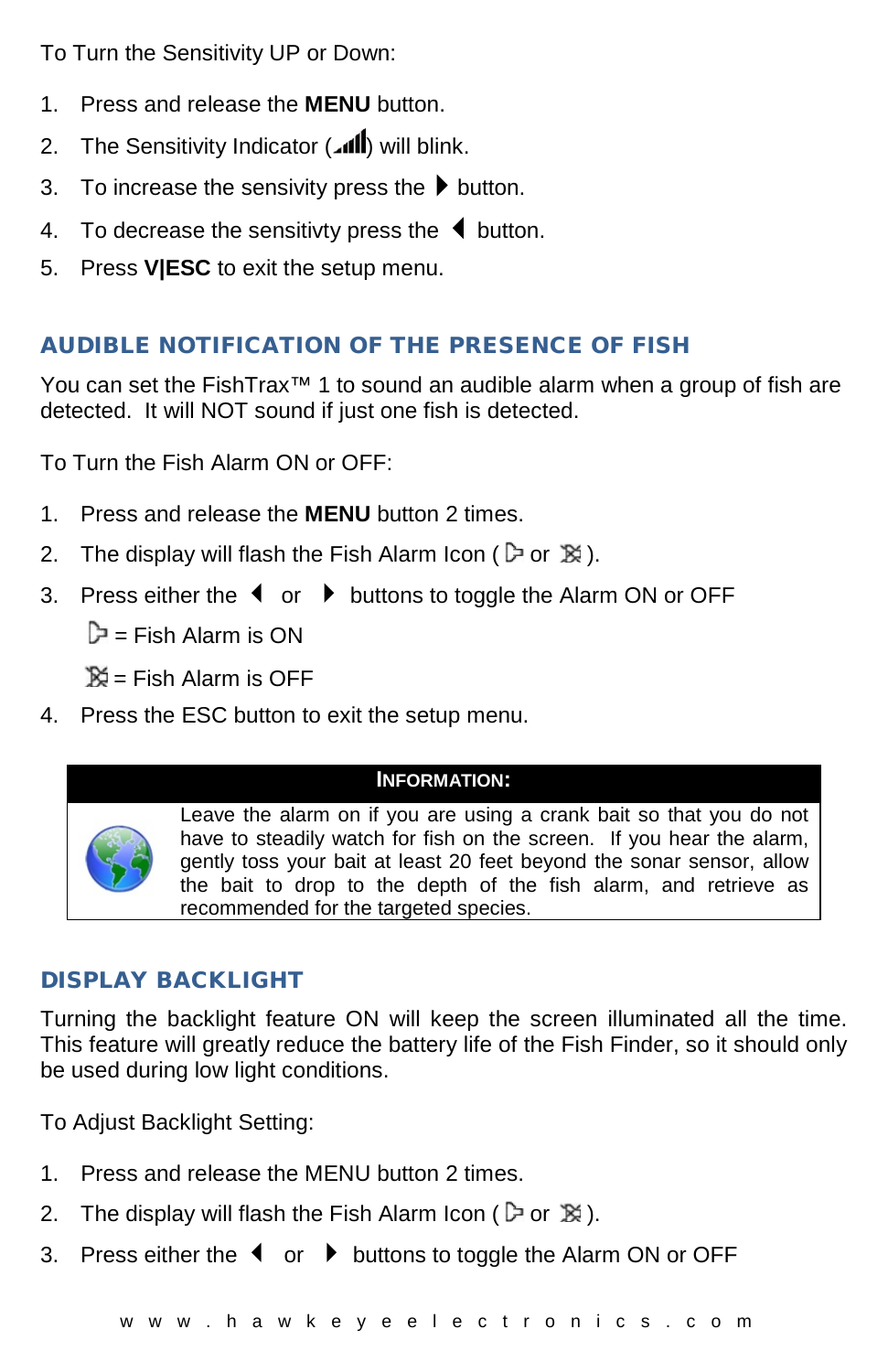$\mathbb{D}$  = Fish Alarm is ON

 $\mathbb{X}$  = Fish Alarm is OFF

4. Press the ESC button to exit the setup menu

## CHANGING THE DISPLAY UNITS

The FishTrax™ 1 can display readings in English (Ft/F) or Metric (M/C).

To Adjust the Display Units:

- 1. Press and release the MENU button 4 times The display will flash the current Fish Finder's setting next to the depth and temperature readout.
- 2. Press either the  $\triangleleft$  or  $\triangleright$  buttons to toggle the Fish Finder of measure (Ft = Feet or M = Meters). The selected Fish Finder of measure will blink.
- 3. Press the ESC button to exit the menu.

# ADJUSTING THE SONAR SENSOR FLOAT

The Sonar Sensor float must be adjusted so that it is a minimum of 6 inches away from the sensor (it can be further depending upon water conditions, see Note below).

- 1. Pull out the rubber stopper.
- 2. Adjust float so that it is 6 to 10 inches from the sensor, or at your desired depth.
- 3. Replace the rubber stopper by pressing it firmly into the float.





In calm water, the sonar sensor can be set at a level which will provide the maximum amount of sonar coverage. In rougher water, the sonar sensor may need to be lowered into the water further to provide stabilized readings.

**6"** 

## USING THE SONAR SENSOR WITH THE FLOAT

Toss the sonar sensor and float assembly into the water at your desired fishing location.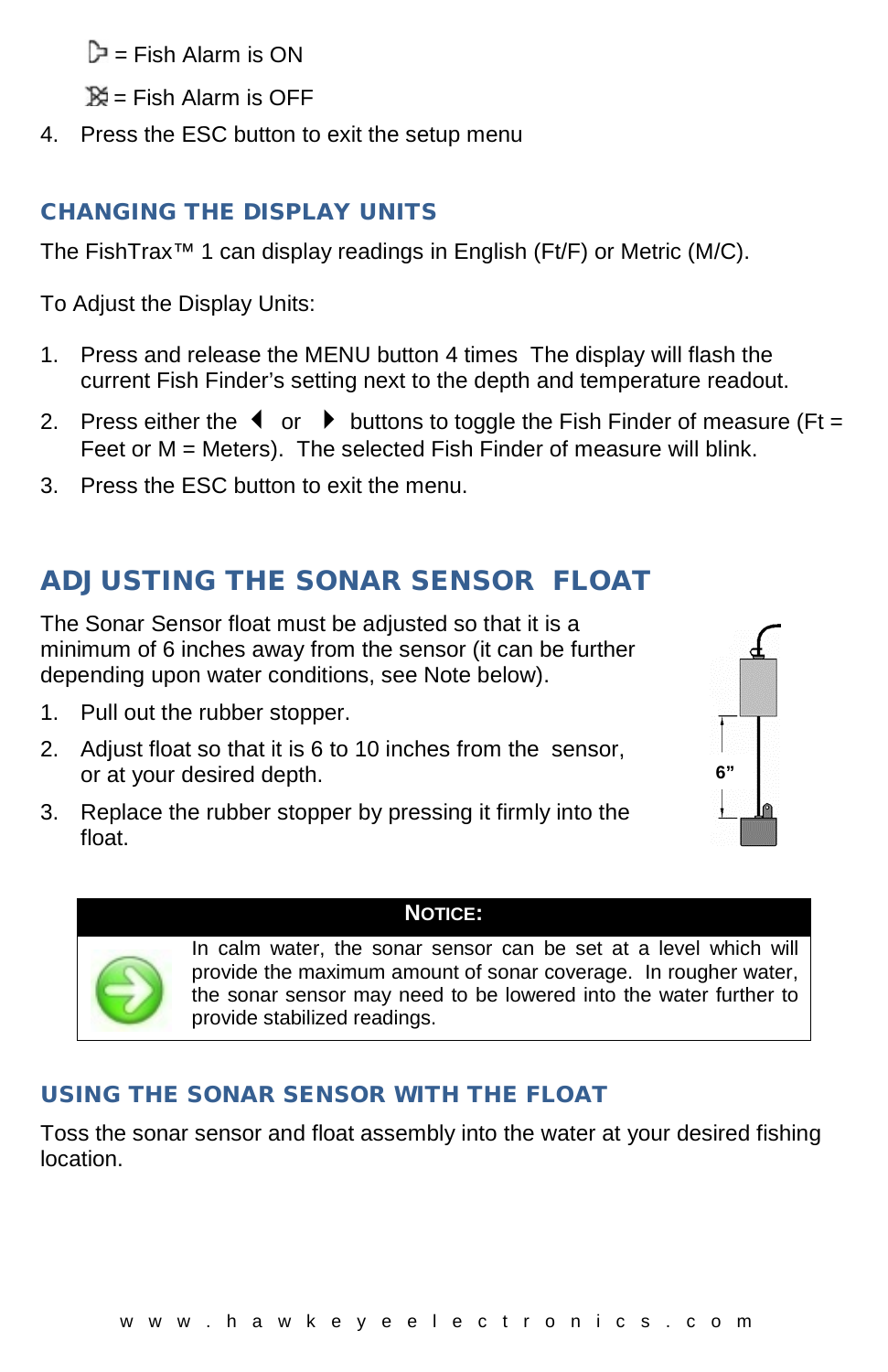- 1. To toss, place the sonar sensor and float in your hand, and pitch underhand. Do not throw the sensor by the cable as this will cause unrepairable damage. Before tossing, be certain that the cable is free from tangles and is not wrapped around anything.
- 2. Use a pole to guide the sonar sensor to a desirable position or add a float kit (available on our website) on the cable to allow the cable to float on top of the water.
- 3. To retrieve the sonar sensor and float, simply pull in the cable being certain to neatly wind up the excess cable.

**IMPORTANT:**

entangled in debris.



**Guide Pole**



**Cable Floats**

# REMOVING THE SONAR SENSOR FLOAT

Do not allow the cable to sink to the bottom as it may become

If you find that you do not have a need for the sonar sensor float, it can be removed as follows:

- 1. Remove the rubber stopper from the cable by sliding the safety strap toward the headphone-style plug and gently working it over plug.
- 2. Slide the cable through the center of the float toward the plug and gently work the plug through the center of the float in a rocking motion.

## USING THE SONAR SENSOR FROM A BOAT, KAYAK, CANOE OR FLOAT TUBE

## **NOTICE:**

The FishTrax™ 1's built-in expandability allows the addition of accessories to adapt the fish finder to any fishing platform. Visit our website to see a complete listing of FishTrax<sup>™</sup> accessories.

There are five methods that can be employed to use the fish finder from a boat.

- 1. Toss the sensor and float into the water as per the previous instructions.
- 2. "Shoot-Thru" the hull as per the instructions in the next section.
- 3. Attach the Sonar Sensor to the Side-Scan Adapter (optional) and use a pole or broom stick handle to scan for fish as per the fishing tip below.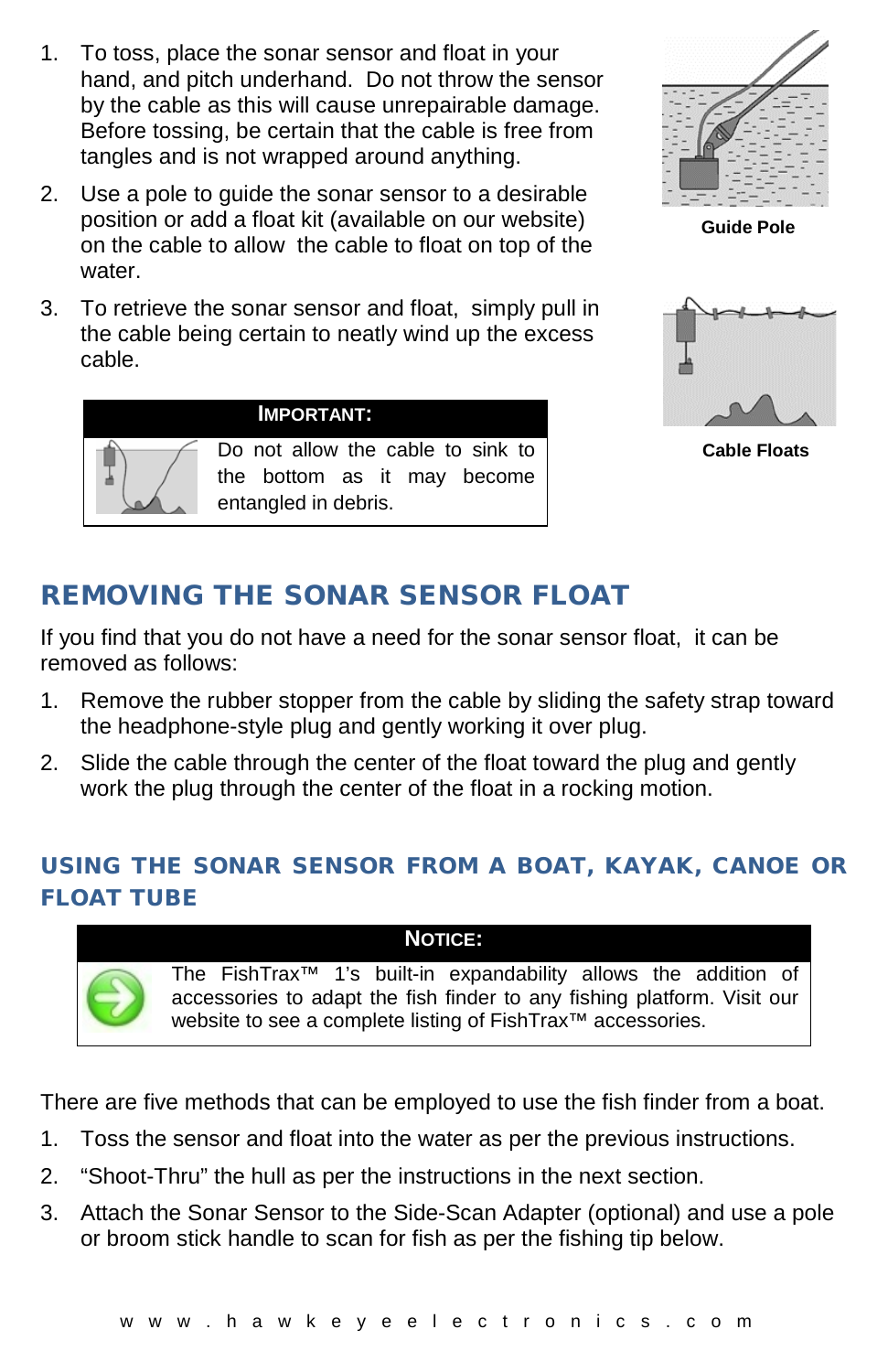- 4. Attach the Sonar Sensor to the Transom Mount Bracket (optional) and mount to the transom of the vessel's hull.
- 5. Attach the Sonar Sensor to the Transducer Arm Bracket (optional) and suspend from the transducer from the side of the vessel.

By attaching the optional Side-Scan Adapter to an ordinary broom stick or paint roller handle purchased from a local hardware store, you can scan for fish suspended in the water column within 240 ft (75 m) of your location. Attach the sensor to a handle, lower the sensor into the water, and slowly move the sensor in a manner that will allow the signal to search the desired location (a sweeping motion similar to using a flashlight is most effective). Keep in mind the sonar signal is emitted from the base of the sensor. Scan down, sideways, or any combination of the two. Remember, to get depth and bottom contour and composition readings you will have to aim the signal at a solid object within 240 ft (75 m), however FISH readings will be accurate, even if the depth reading is "---".

## USING THE FISH FINDER THROUGH A BOAT HULL

The FishTrax™ 1's advanced sonar capabilities allow it to "Shoot-Thru" the bottom of a boat, kayak or canoe. The hull must be made out of solid fiberglass, or a maximum of 1/8" aluminum, and be in direct contact with the water, with no air pockets. The FishTrax™ 1 will not work through wood, plastic, or any composite material.

## **To "Shoot-Thru" the hull of a boat, do one of the following:**

- A. Place the sonar sensor in .5 inches of water against the hull bottom.
- **B.** Coat the face of the sonar sensor with petroleum jelly and press it against the hull bottom with a twisting motion.
- C. Place the sonar sensor in a plastic bag that is full of water and place against the hull bottom.

#### **NOTICE:**

If depth readings appear as "---" while using one of these methods, place the sonar sensor directly in the water to verify that the fish finder is operating properly. If it operates properly while directly in the water, reposition the sensor in a new location in the hull, and repeat

methods A, B, or C. These methods DO NOT work on all hulls and you may have to place the sensor directly in the water for proper operation.





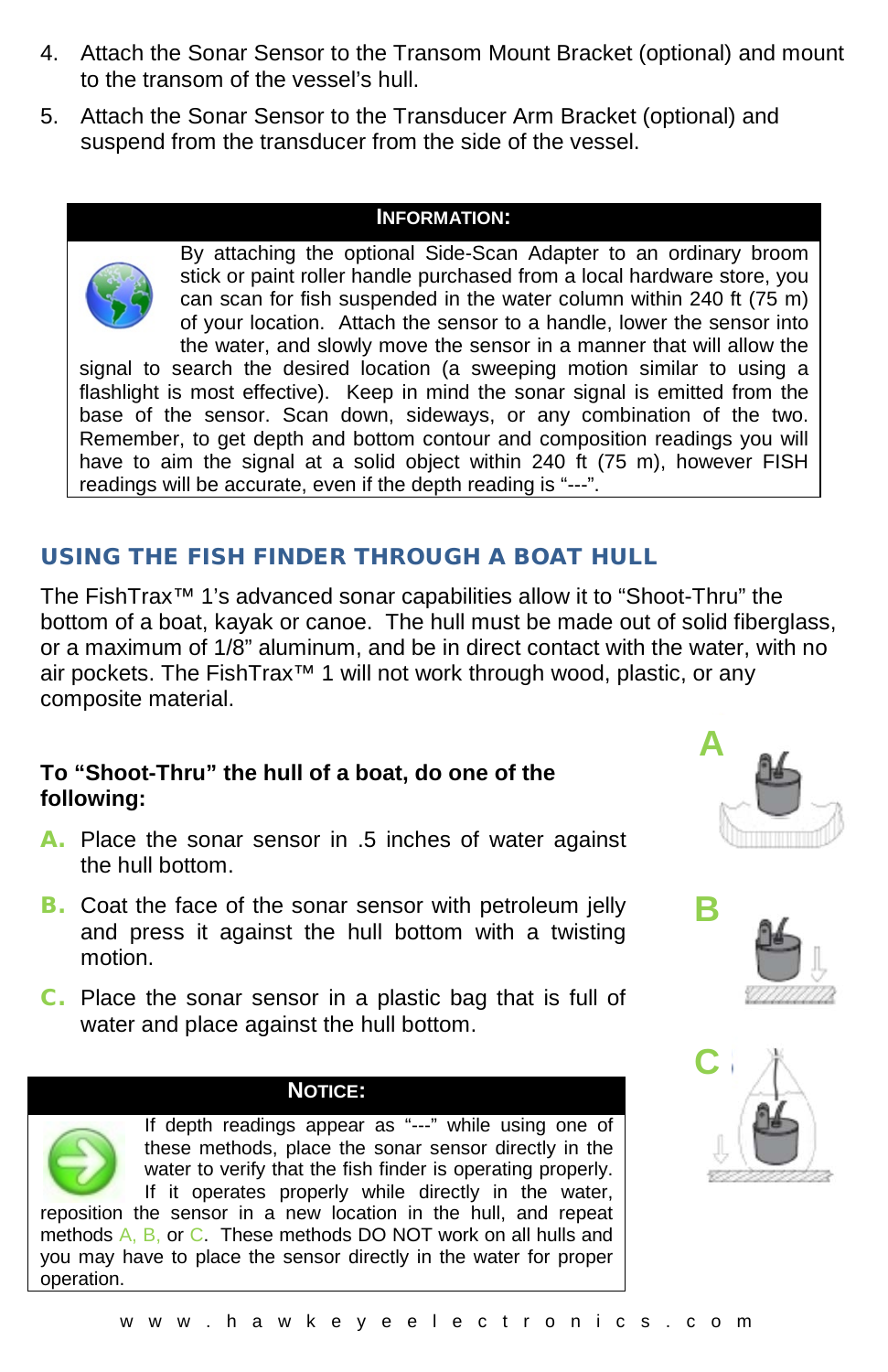## USING THE FISH FINDER FOR ICE FISHING

To achieve the best performance for ice fishing, you should cut a hole through the ice and place the sonar sensor directly in the water like the illustration to the right.

If you would like to check the area for depth or fish before cutting the hole, please follow steps 1 - 4 precisely.

## 1. Clear away snow to expose the ice surface.

- 2. Place a small amount of liquid water on the ice and set the sonar sensor on the water allowing the Fish Finder to freeze to the ice.
- 3. If there are any air pockets between the sonar sensor and ice, or the water below the ice, the Fish Finder will not work properly and will require you to try

another spot, or cut a hole in the ice to use. You can also use the instructions in the "To Shoot-Thru the Hull of a Boat" section. Be certain not to allow the water to freeze around the sensor if you use the "plastic bag" method.

4. To remove the sonar sensor from the frozen ice, gently tap the sonar sensor at the base with your hand. If it will not come loose, spray a small amount of water on the ice surface around the base and repeat step 4 until the sonar sensor is easily removed.

## **IMPORTANT:**

Never use a blunt object to strike the sonar sensor as this may cause damage to the sensitive internal electronics.





# To use this method, the ice MUST be clear (usually referred to as

black ice), free from air bubbles, voids, cracks, etc.

**NOTICE:**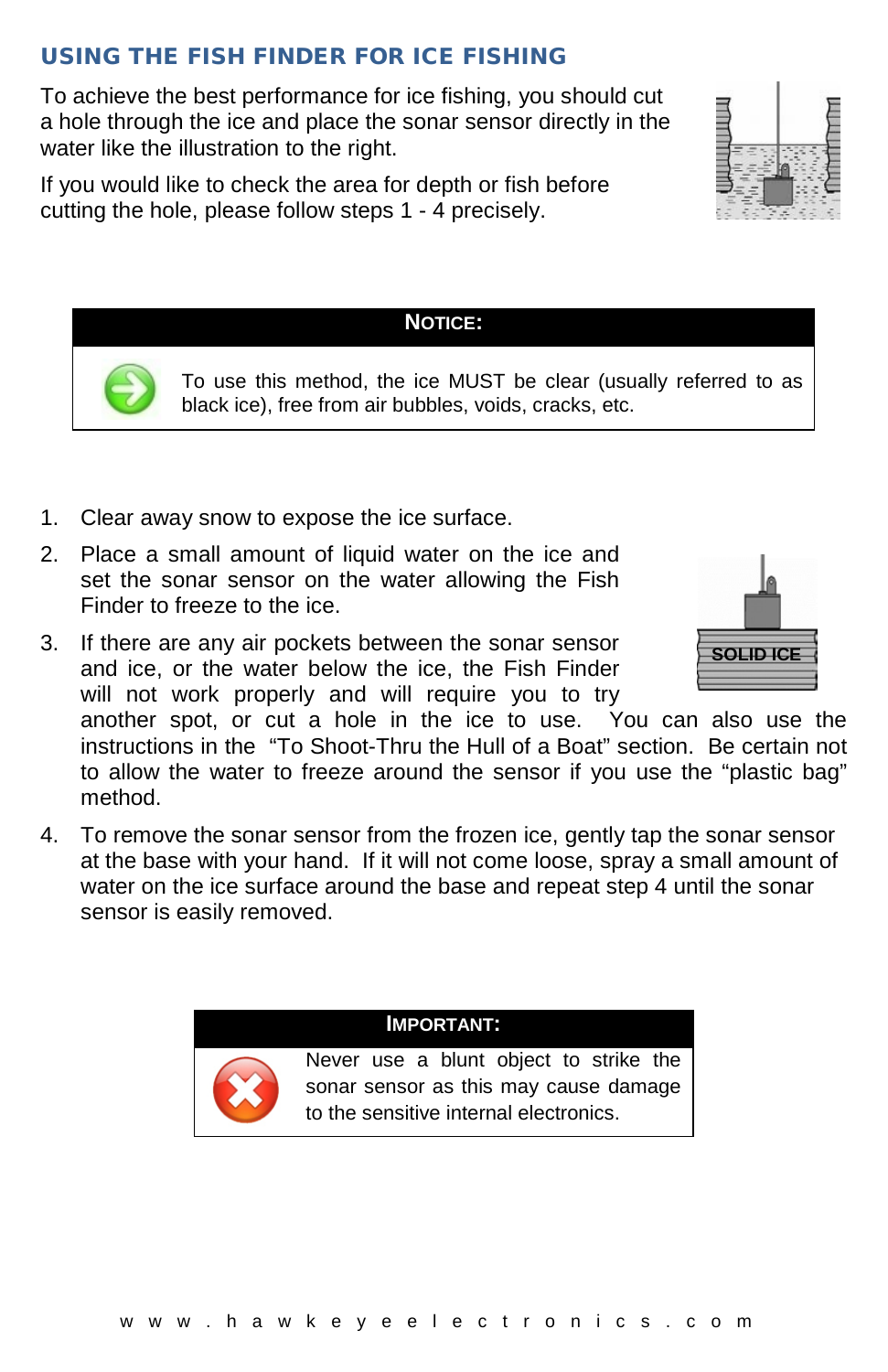

By attaching the optional Side-Scan Adapter to an ordinary broom stick or paint roller handle purchased from a local hardware store, you can scan for fish suspended in the water column within 240 ft (75 m) of your location. Attach the sensor to a handle, lower the sensor into the water, and slowly move the sensor in a manner that will allow the signal to search the desired location (a sweeping

motion similar to using a flashlight is most effective). Keep in mind the sonar signal is emitted from the base of the sensor. Scan down, sideways, or any combination of the two. Remember, to get depth and bottom contour and composition readings you will have to aim the signal at a solid object within 240 ft (75 m), however FISH readings will be accurate, even if the depth reading is "---".

## UNDERSTANDING HOW THE FISH FINDER FINDS DEPTH, FISH, DEBRIS, BOTTOM CONTOUR/COMPOSITION, ETC.

Greatly simplified, this fish finder is just a combination of a speaker, microphone and stopwatch. It transmits a sound pulse from the sonar sensor, and then measures the time it takes for the "echoes" to return to the sonar sensor (The fish finder "knows" that the speed of sound through water is about 4800 feet per second).

Fish, rocks, logs, weed, debris, the bottom, etc all "echo" the pulse at a different intensity. A built-in computer then organizes all of this information and shows it on a display screen in a manner that is easy for the user to understand.Depth Readout

The depth readout on the upper left corner will appear after the power is turned ON and the sonar sensor is placed in water between 2 feet and 240 feet (.5 to 75 meters). If the depth exceeds these parameters, the depth meter will indicate "--- ". This reading may also occur in water that is extremely dirty, or where there are heavy silt or mud bottoms. Sonar is a sound signal that travels through water. Sonar will not travel through air. Keep this in mind when using the fish finder, as the smallest air bubble between the sonar sensor and the water will cause the Fish Finder to not operate correctly.



### **Fish Indicators**

If the fish finder determines that sonar has detected a fish, the display will show a fish shaped icon. The first column of fish indicators on the right of the display shows the most current information. This column is then moved to the left as a new reading is displayed. That is, fish indicators "swim" away from the right to the left at a constant speed. This motion in no way reflects actual movement of the fish.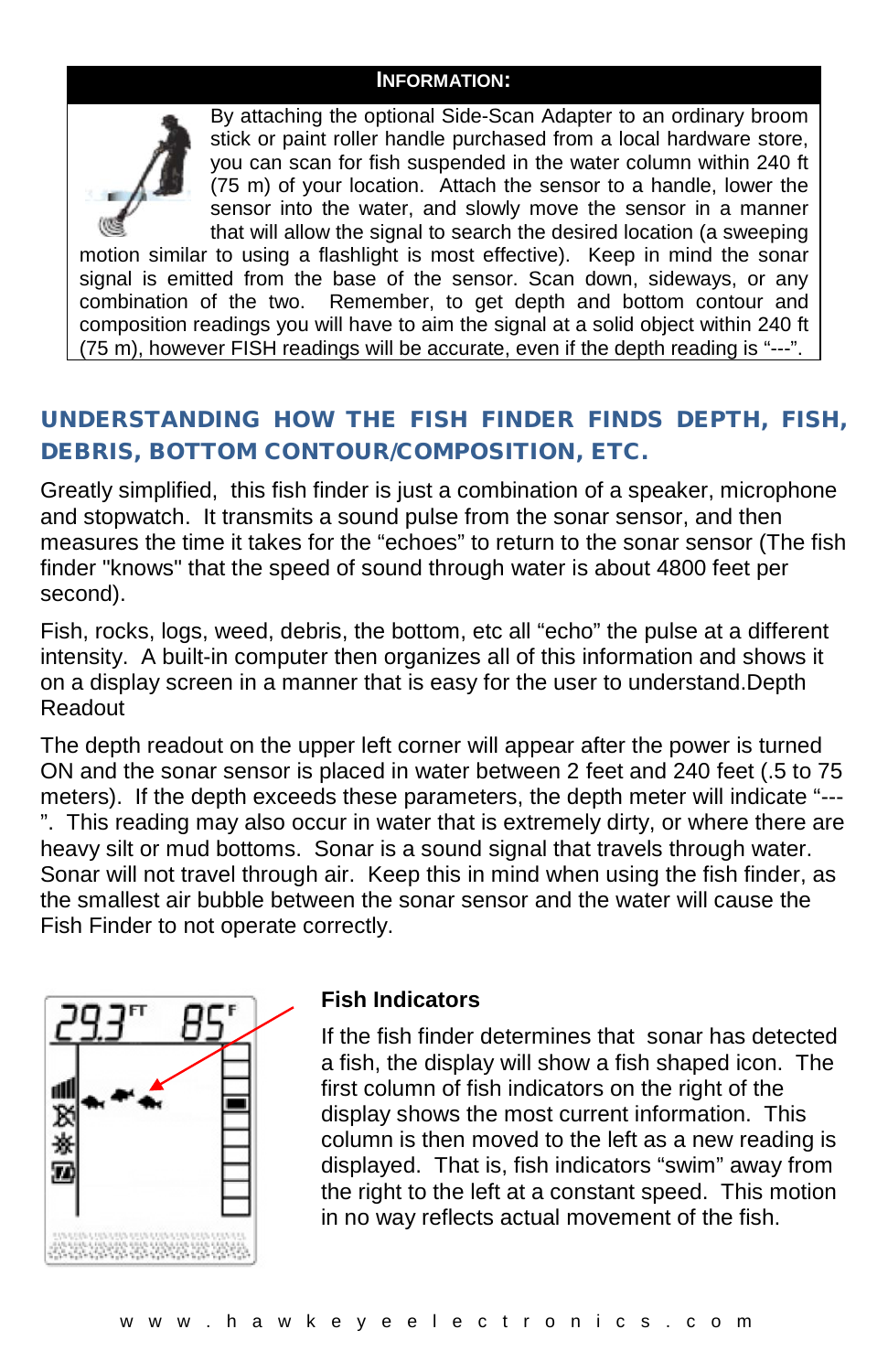

## **Fish Depth Indicator**

Use the Fish Depth Indicator to measure the fish's depth from the Sonar Sensor. This can be done by dividing the depth reading by 10. This number represents the value of each box.

*(Example: The depth is 29.3 feet, the fish symbol appears in the 4th box from the top. This means the fish is 7 to 8 feet from the surface)*

#### **INFORMATION:**



If the prey that you are targeting prefers a weed habitat you should try to fish your bait as close to the top of the weeds as possible (installing a weed guard on your hook will prevent accidental snagging of the weed).

# TARGETING PREY IN THE WEEDS

The WeedID® feature incorporated into the fish finder depicts the amount of weed at the bottom of the water body.

- A. The display indicates the presence of short weeds by turning on the smallest WeedID<sup>®</sup> indicator (right).
- B. Moderately tall weeds are depicted by turning on the medium WeedID® indicator (center).
- C. Tall weeds are depicted by turning on the big WeedID® indicator (left).

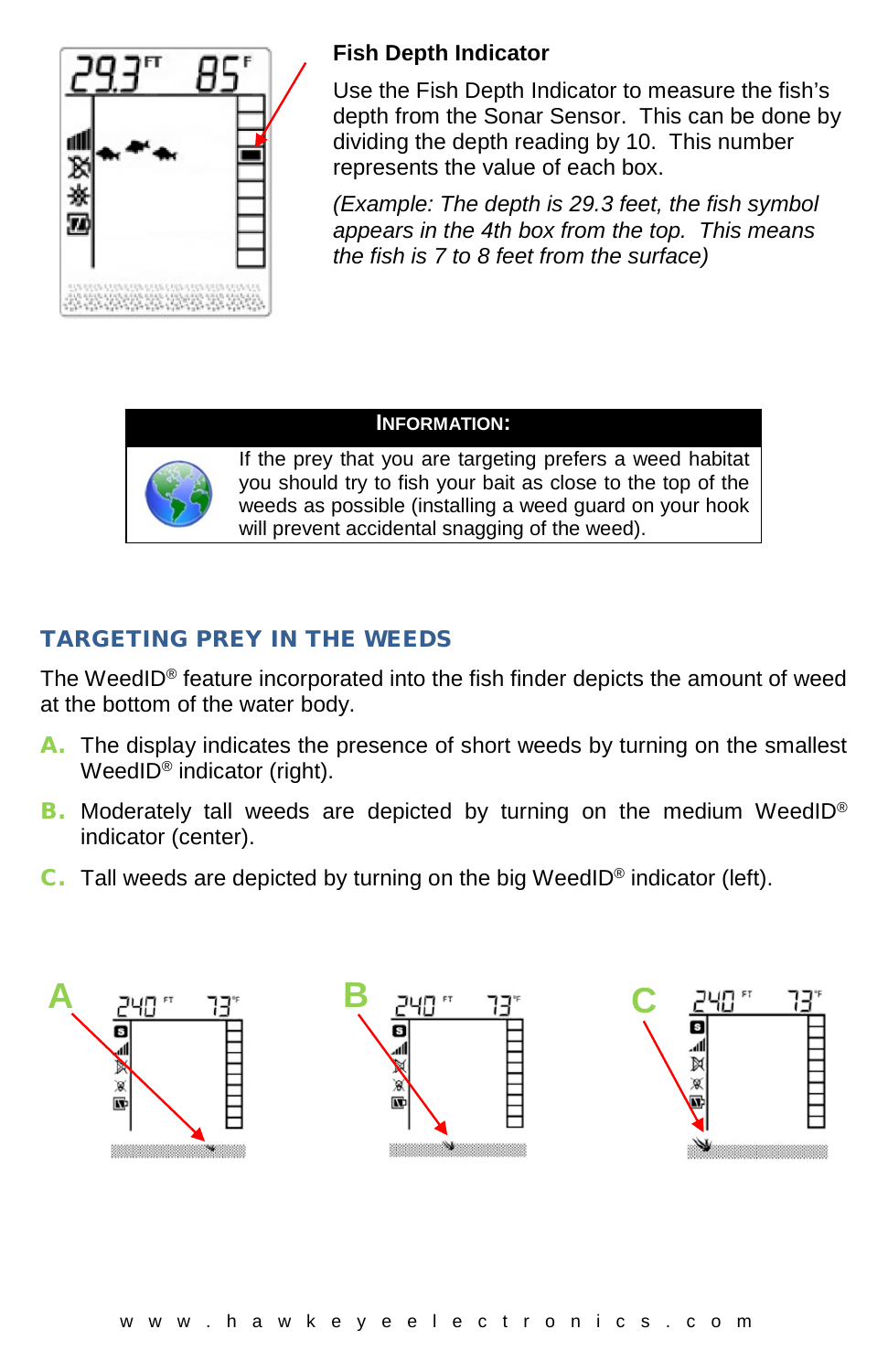

Experienced fisherman will tell you that many fish choose to hide along the bottom and ambush their prey as it swims by. Logs, tree stumps, rocks, ledges, etc. all provide excellent ambush locations. Uncovering these hiding places will prove invaluable Uncovering these hiding places will prove invaluable to your fishing trips. Remember to keep an eye on the depth of your bait while fishing bottom structure as you do not want to snag it on the structure.

## UNCOVERING THE BEST HIDING PLACES

The VirtuView™ display on your Fish Finder depicts bottom structure with a series of rock indicators. If the species that you are targeting prefers to ambush prey as per the above Fishing Tip, pay close attention to the bottom structure indicators when searching for fish.

- A. No rock indicators identify a structureless bottom. This depicts a bottom that is most likely sandy or muddy with no debris or contour. A good habitat for some fish, but not very desirable for ambush feeders.
- **B.** One Rock Indicator identifies limited structure. You would most likely find a small rock, a small pile of rocks, or uneven bottom contour. This is not a bad place for hiding fish, but due to the limited amount of structure, there may not be a lot.
- C. Two Rock Indicators identifies a considerable amount of bottom structure, but scattered. A considerable amount of time needs to be spent fishing this area as each piece of structure could be hiding a prize catch.
- D. Three Rock Indicators indicates a large amount of bottom structure in a confined area. This bottom may consist of a large rock(s), stump(s), tree(s), or a ledge(s). Read the following tip to protect this spot.

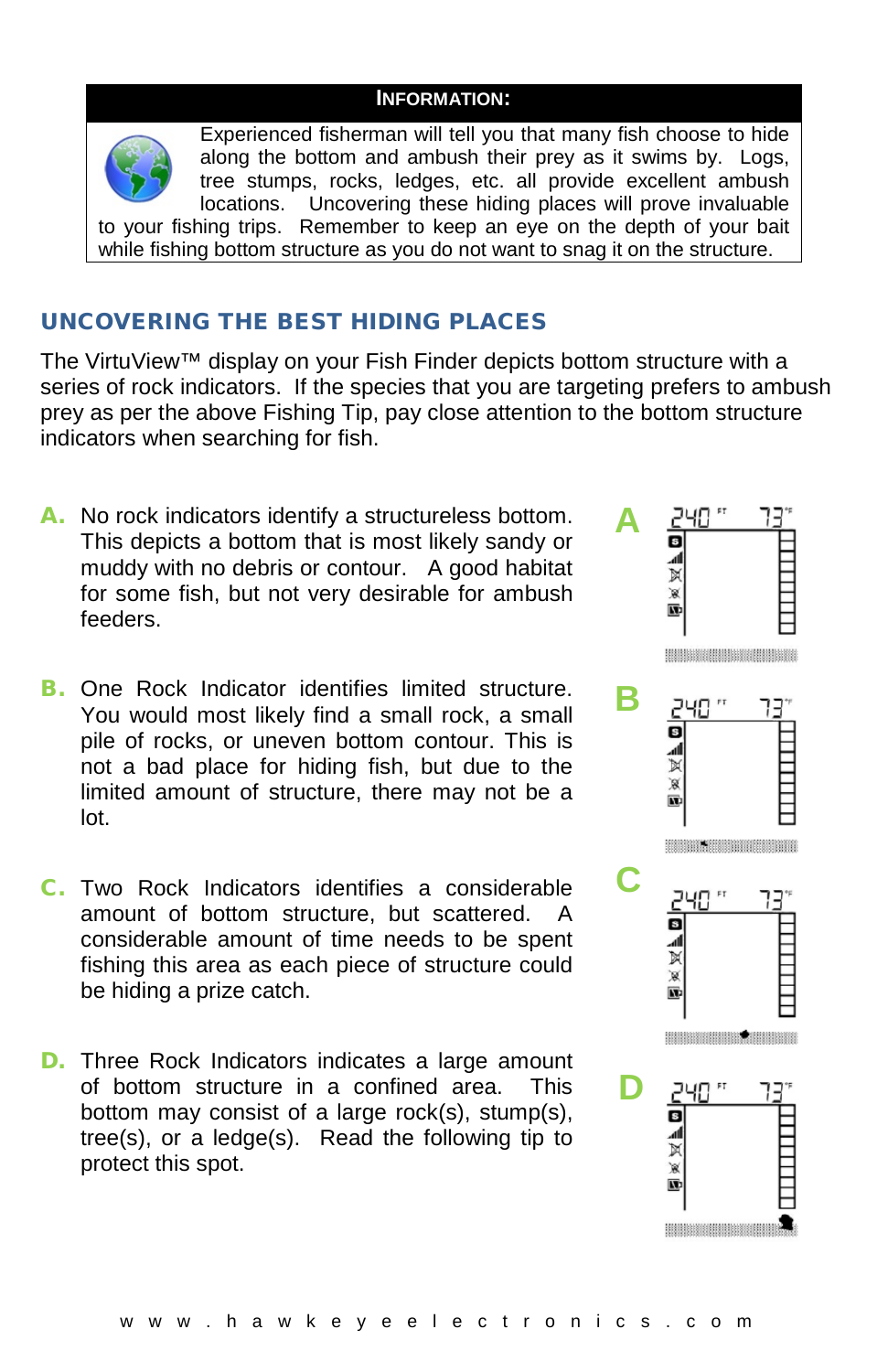

If you're targeting fish that prefer weed or structure, try this: If you're fishing from a boat establish accurate readings by using the techniques in this manual. Next, slowly move the boat around the fishing area while paying close attention to the bottom structure and WeedID™. Do not begin fishing until you discover the optimal spot for fishing (using your knowledge about the desired prey's feeding habitat and the fish finder readings). This may take a considerable amount of time, but if you find a secret spot it will be well worth it. This can also be done from shore by walking along the bank and tossing and retrieving the sensor out into the water in 5 foot intervals. IMPORTANT: When you find that secret spot, keep it to yourself. There is nothing that ruins a secret spot quicker than word of mouth.

## CARE OF YOUR FISH FINDER

- 1. Clean the sonar sensor and cable with fresh water and dry off before storing. Do not submerge and/or spray the fish finder screen/housing with water or use chemicals to clean. If necessary, wipe with a damp cloth.
- 2. Remove the batteries from the fish finder to prevent battery leakage and corrosion.
- 3. Store the fish finder in the storage bag in a cool, dry place. Never leave it in temperatures over 120° Fahrenheit (49° Celsius)as the extreme temperatures can damage the electronic components.

#### **IMPORTANT:**



Cold weather is extremely hard on the electrical components within the display housing. It is suggested that you keep the Fish Finder in temperatures above 0° Fahrenheit (-17° Celsius) during operation. The sonar sensor cable also becomes very stiff under cold conditions. Excessive winding or unwinding under these conditions may cause irreparable

damage. DO NOT WIND OR UNWIND THE CABLE IN TEMPERATURES BELOW 32º F (0º C).

## **TROUBLESHOOTING AND FREQUENTLY ASKED QUESTIONS**

24-Hour Technical Support is available online at hawkeyeelectronics.com. Search our online Knowledgebase for the latest troubleshooting and FAQ's, or post your own question for our support staff. For one-on-one support please email [customerservice@norcrossmarine.com.](mailto:customerservice@norcrossmarine.com)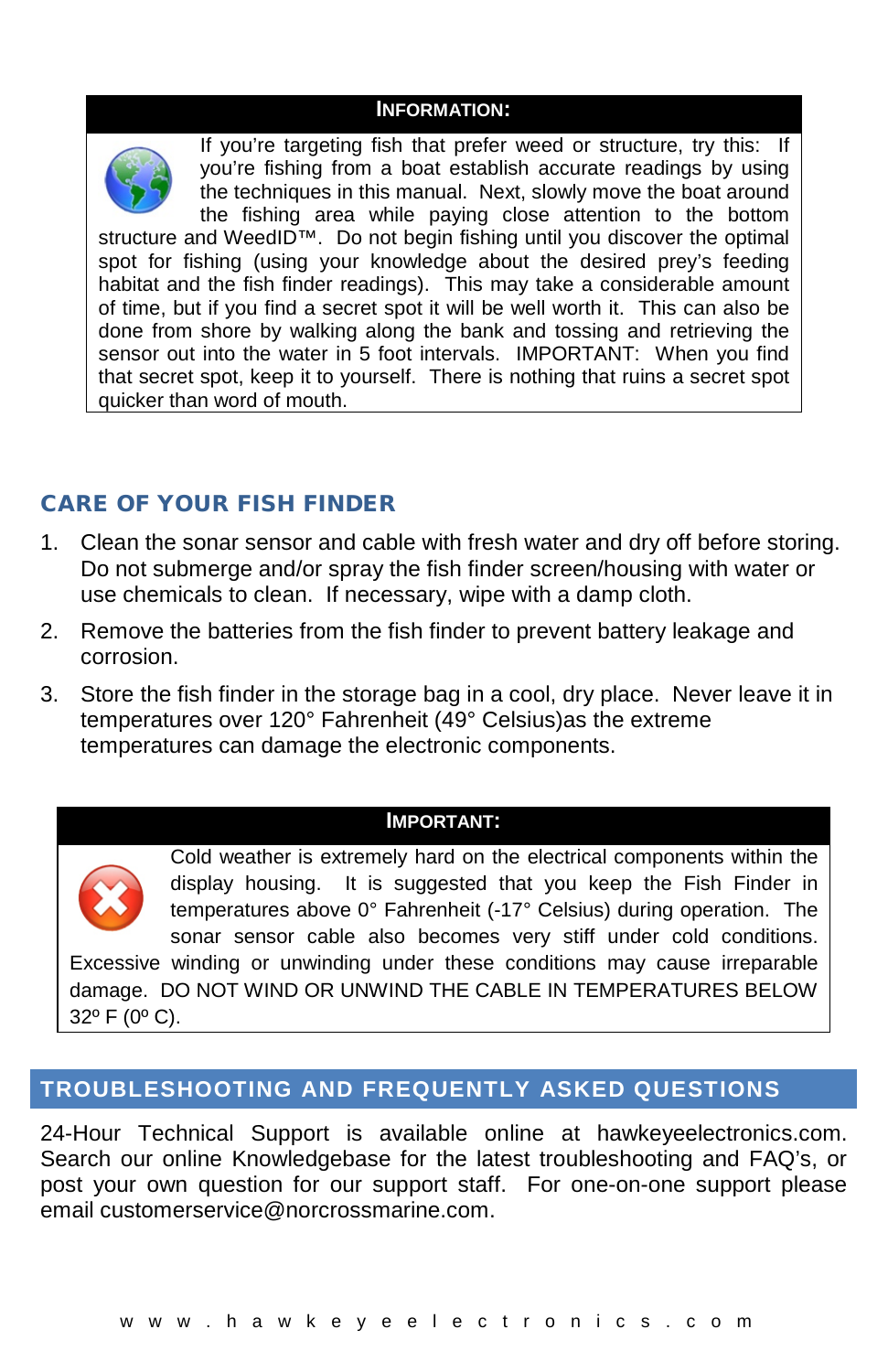## **Sonar Cross Talk**

If you experience incorrect depth readings on your Digital Depth Sounder display, but nothing on another fish finder screen on the same boat (or vice versa) then you are experiencing sonar cross-talk interference. The only real solution is to move the transducers further away from each other. This can help keep the transducer cones from intersecting, but because cones get wider as the depth increases, the problem can not usually be completely solved by position only. Changing one of the sounders to another model that runs on a different frequency will solve the problem.

## **Nothing Happens When I Turn the Power On**

Make sure that you have installed a good set of batteries and aligned them as per the diagram within the battery compartment. You may also need to test the batteries in another device to ensure they are charged. If in doubt, replace the batteries with a set from a newly opened package.

## **The Depth Reading Is "---"**

First verify that the sonar sensor is plugged into the display housing properly by turning the display on and listening for a ticking sound from the sonar sensor.

Make sure that you are operating the Fish Finder in depths between 2 and 240 ft (.5 to 75 m). Be aware that the depth is measured from the sonar sensor, not the float.

Also make sure that the water is not overly choppy, causing the sonar sensor to move around significantly. The sonar sensor must remain relatively stable to achieve optimal readings. When necessary, lower the sonar sensor to hang further from the surface of the water, providing more stability in rougher water.

## **I See Fish Under the Sonar sensor, but Nothing Appears on the Display**

As with the depth reading, the fish finder will not detect any objects that are closer than 2 ft from the sonar sensor. If you're fishing in water that is less than 3 feet deep, it is recommended to discontinue use of the fish finder.

## **The Depth Reading is Incorrect**

Make sure that you are pointing the sonar sensor perpendicular to the water when trying to obtain depth readings.

Extremely heavy vegetation may confuse the sonar of the fish finder causing it to misinterpret the depth. If you are certain that the readings are incorrect under these conditions, discontinue use.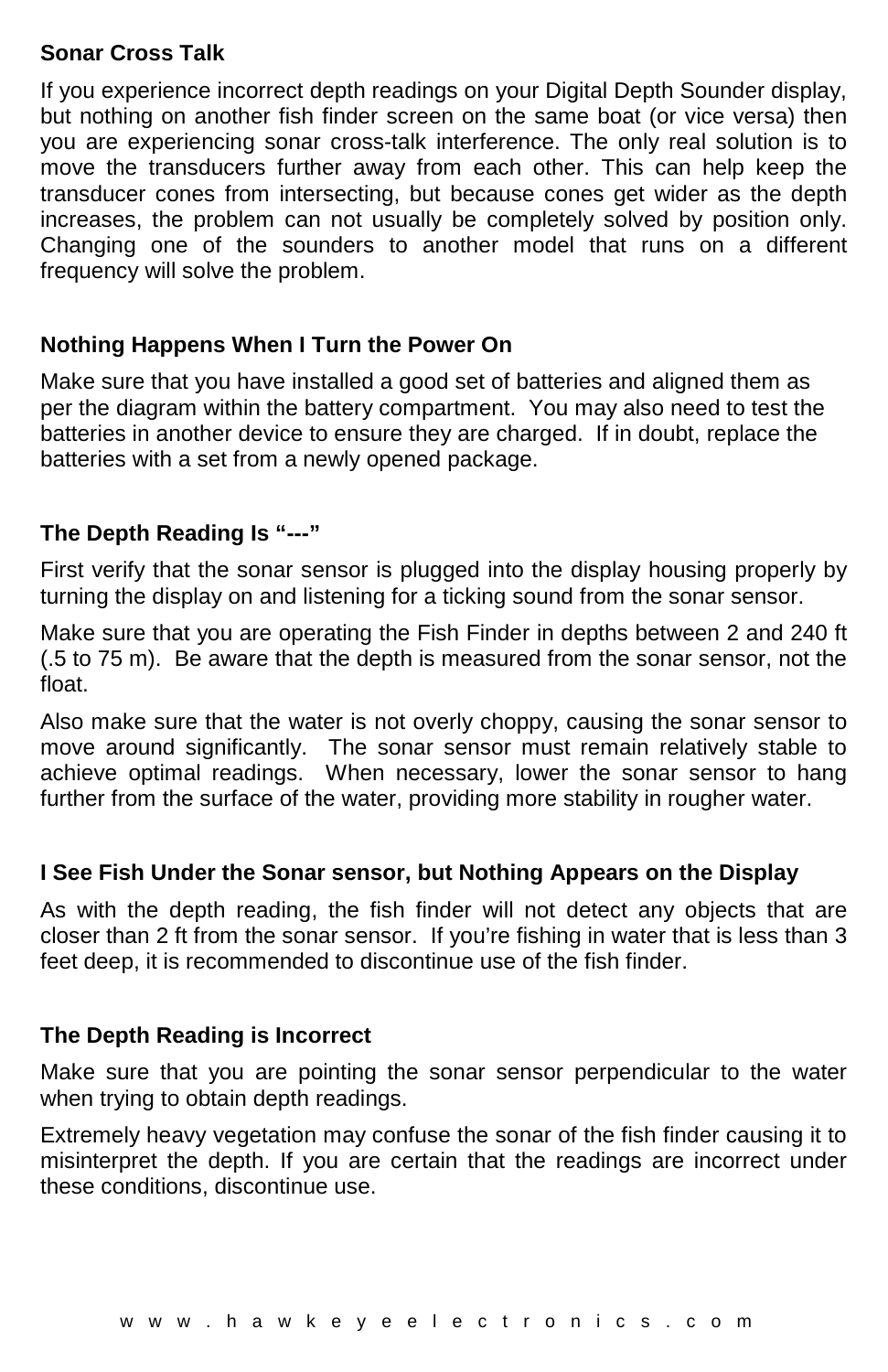## **I'm Not Getting a Reading While Trying to Shoot Through My Boat Hull or Ice**

Shooting through the hull of a boat/canoe or ice can be difficult, as hidden air pockets will prevent you from obtaining a reading. Make certain that the hull or ice is solid from the surface to the water with no air bubbles and/or gaps. Shooting through composite hulls (plastic) or cloudy ice is not possible as tiny air bubbles are usually present in these situations.

### **I'm Getting False Fish Indications**

The most common cause of false fish indications is extremely tall weed growth. If weeds grow taller than 50% of the total water depth in a particular area, the sonar will mistake it for fish. Trash & debris may also give false readings. Adjusting the sensitivity setting to the lowest level may reduce these false readings, but if they do not go away, it is suggested that you discontinue use of the fish finder under these conditions.

## **I'm Using the Fish Finder in a Swimming Pool and it's Not Working**

Because of interference caused by "sonar bouncing", the fish finder will NOT function properly in a swimming pool, bath tub, bucket, barrel, garbage can, or any body of water that has hard sides. It must be used in an open body of water to function properly.

## **REPLACEMENT PARTS**

Please check our website for replacement parts and accessories. If you need replacement parts that are not listed, please email our Customer Service Department at customerservice@norcrossmarine.com.

## **WARRANTY**

This device is covered by a 2 Year Limited Warranty. To be eligible for warranty coverage, you must register your product within 15 days of purchase. Visit our website for warranty details and to register.

### **To Activate Your Warranty:**

- Read and print out a copy of the warranty details for your records.
- Complete the registration form on our website.
- Make a copy of your original purchase receipt and staple it to this manual*. You will need to present it in the rare occurrence that you need to send your product in for service.*
- Complete the information below and store this manual in a safe place.